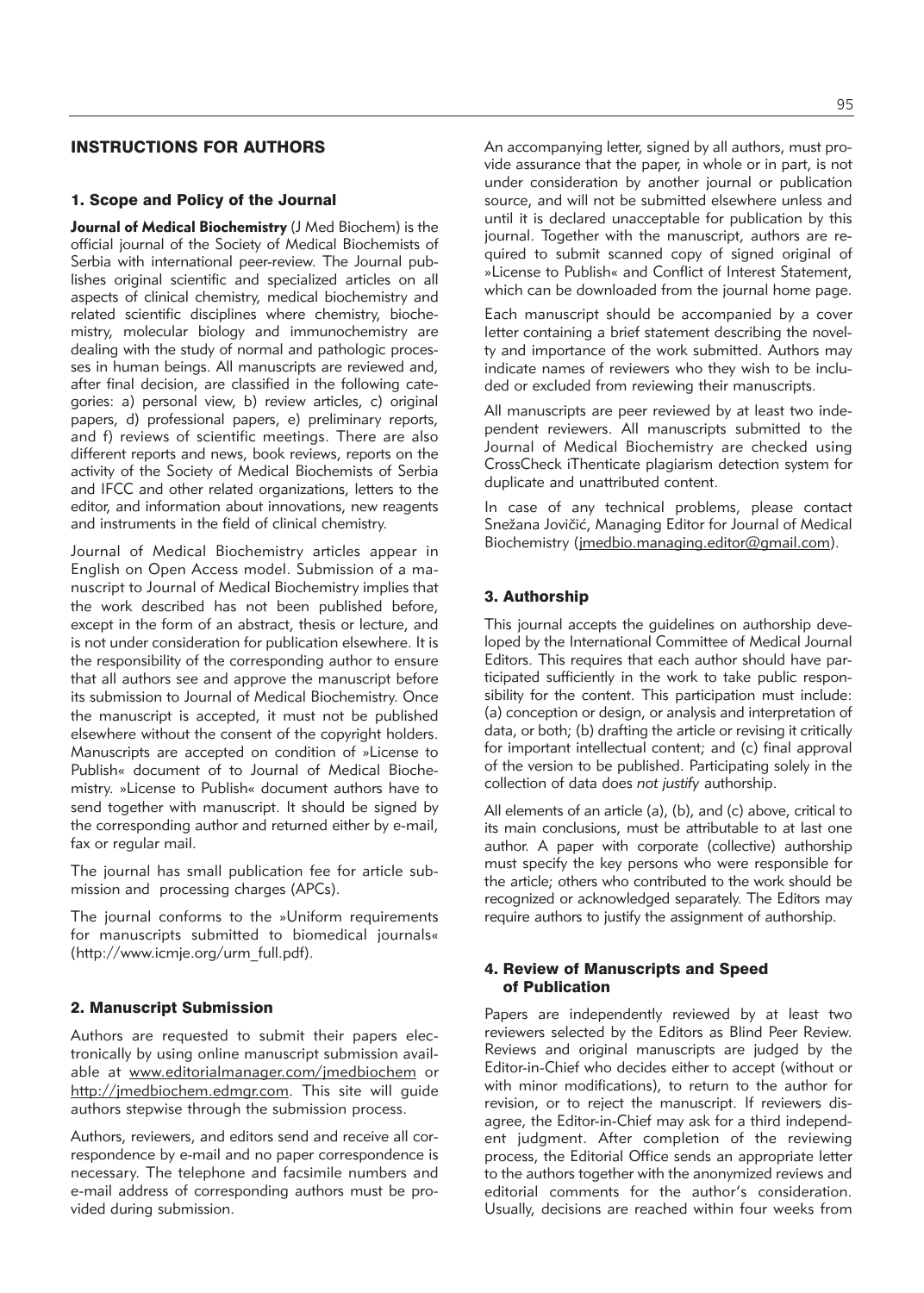the submission date. When papers are accepted subject to revision, the revised manuscript must be returned within approx. one month. Revised articles are re-evaluated by the Editor-in-Chief who decides to accept or to submit to a second review. It is the aim of the Journal to publish papers within six months after their receipt by the Editor-in-Chief.

The author will receive first proofs for correction. Manuscripts are not returned.

# 5. Preparation of Manuscripts

The complete manuscript, including enclosures should be prepared according to instructions given in this section.

Manuscripts must be written in clear and concise English language. The manuscript should be written in the third person avoiding the passive voice. Please have your text proofread by an native English speaker before you submit it for consideration. Either British or American spelling is acceptable. At the proofreading stage, changes other than correction of printer's errors will be charged to the authors.

Type the manuscript (including table legends, figure legends and references) double-spaced using 12 font size on one page of A4 or 81/2×11'' paper. Number the pages consecutively (with the title page being page 1) and leave 2.5 cm margins on all sides. Avoid footnotes in the text, use parentheses instead. Papers and reviews should usually occupy no more than eight printed pages; short communications, case reports and letters to the editor should not exceed four printed pages. Each full page of printed text corresponds to approximately 1400 words. Allow space for tables and illustrations within the page limit.

Manuscripts should be prepared in accordance with the guidelines below and should be sent online at http: //jmedbiochem.edmgr.com. The electronic copy of the manuscript should be saved as a Word for Windows (.doc) or Rich Text Format (.rtf) file. Manuscripts must be submitted using double line-spaced, unjustified text throughout, with headings and subheadings in bold case (not underlined). Press ENTER only at the end of a paragraph, list entry or heading.

Full length papers and technical reports should have Title Page, Summary, Keywords, List of Abbreviations, Introduction, Materials and Methods, Results, Discussion, Acknowledgements, if available, References, Tables and Figure legends.

**Short communications and case reports should** be subdivided into Summary, Keywords, List of Abbreviations, and a single section of main text without headings. Experimental procedures should be described in legends to figures or footnotes to tables. Acknowledgements and References should be presented as in full length papers.

Letters to the editor are arranged like short communications but without a Summary.

## Title page

The title page should include:

- 1. Short and informative title.
- 2. Names of all authors (with one name and forename of each author in full), followed by their affiliations: department, institution, city without postcode, country. If there is more than one institution involved, authors' names should be linked to the appropriate institutions by inserting consecutive numbers in superscript after relevant names. If required, lower case letters, in superscript after the name, should be used to indicate the present address.
- 3. Full name, mailing address, fax phone number and email address of the corresponding author to whom communications should be sent is typed at the bottom.
- 4. Running title containing 50 characters or less in length.

#### Summary, Keywords and a list of non-standard abbreviations

The second page of the manuscript should contain Summary, Keywords and a list of non-standard abbreviations used in text, figures, tables, and figure and table legends.

A summary should be short and clear, typed on a separate sheet, and should contain no more than 250 words. It must be comprehensible to readers before they have read the paper. Reference citations must not appear in the abstract, abbreviations should be avoided.

The summary of the original articles, should be structured, including following: Background, Methods, Results and Conclusions. The abstract of the other article types should not be structured.

A short summary in the Serbian language should be typed on the separate sheet, beginning with a Serbian title. Below the end of English and Serbian summaries provide up to six key words in alphabetical order separated by semicolon using the entries from Index Medicus for indexing purposes.

# Introduction

Introduction should be clear, pointing to the essence of the problem and the purpose of the study. References related to the problem discussed in the manuscript should be cited. Do not include data or conclusions from the work being reported.

# Materials and methods

The experimental part should include a description of materials and methods used. If methods are widely known, they should not be described, but only references indicated. If the article deals with a new method or modified method, full description should follow. Methods used in statistical analyses should be indicated. Identify accurately all materials, substances, drugs and chemicals used.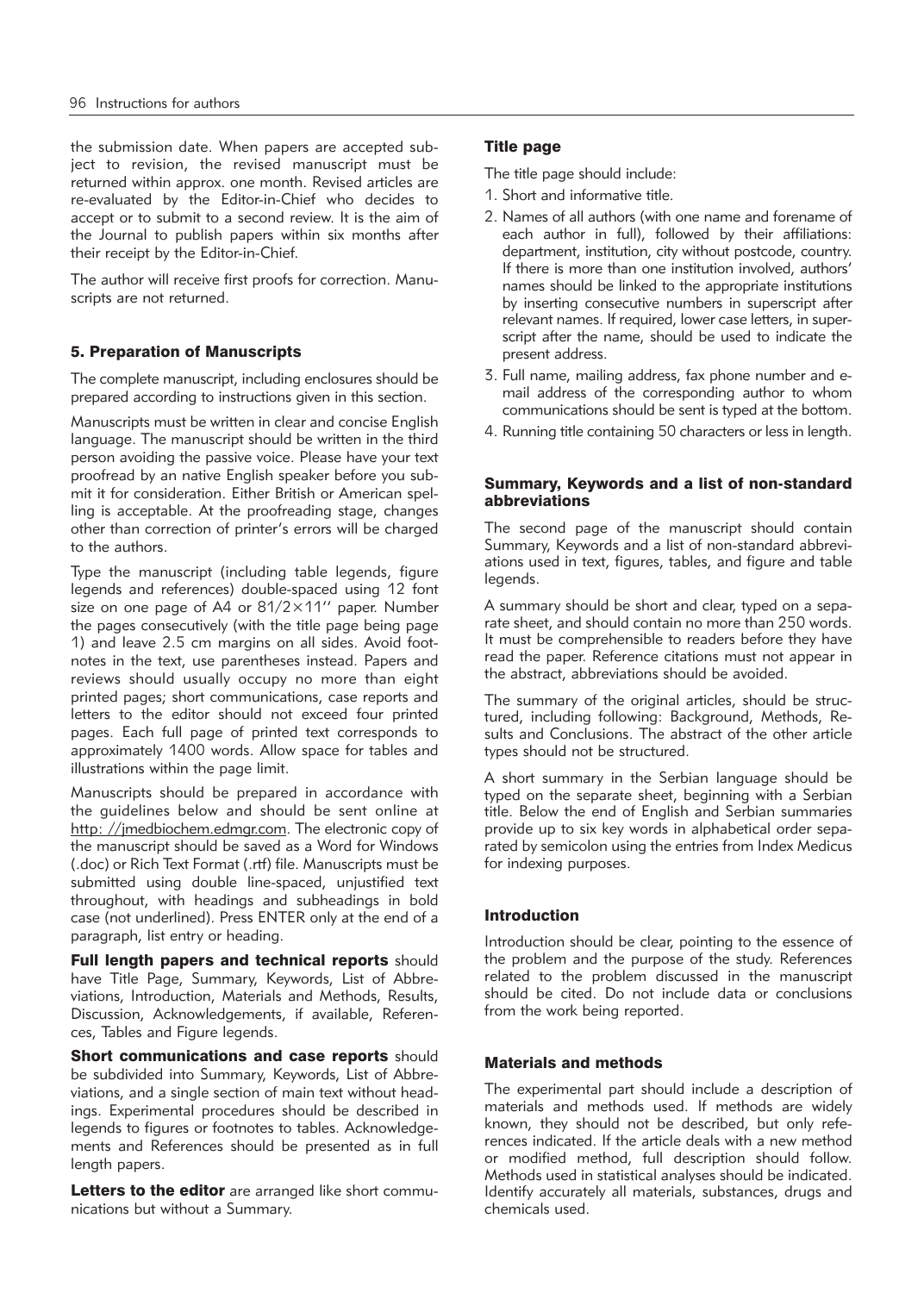**Ethics.** When reporting experiments on human subjects, manuscripts must include assurance that informed consent was obtained and that the study was performed in conformance with the Declaration of Helsinki ethical guidelines (http://ohsr.od.nih.gov/helsinki.php3) as reflected in *a priori* approval by the local institution's, regional or national, human research review committee. Do not use patients' names, initials, or hospital numbers, especially in any illustrative material. When reporting experiments on animals, indicate whether the national law on the care and use of laboratory animals was followed. Articles which do not give assurance of compliance with these principles will be rejected.

**Statistics.** Describe statistical methods with enough detail to enable a knowledgeable reader with access to the original data to verify the reported results. If preparing statistical data for publication, please read the journal's statistical guidelines or standard books. Specify any general computer programme used. When data are summarized in the results section, give the statistical methods used to analyze them.

#### **Results**

Results should be precise and clear, statistically processed and expressed according to the International System of Units (SI). Present in logical sequence the data generated using, as appropriate, tables and figures without duplication. Indicate the nature of data reduction and statistical procedures employed with appropriate references.

# **Discussion**

Results should be discussed and compared to reference results. Conclusions should be drawn on the basis of these comparisons. Indicate the conclusions that may be drawn and place them in the context of a critical appraisal of previous work. Do not repeat in detail data or other material given in the introduction or the results section. Link the conclusions with the goals of the study, but avoid unqualified statements and conclusions not completely supported by your data. Distinguish clearly new information from previous finding, and speculation from fact. Problems arising out of the study may be identified, and relevant hypotheses may be generated.

#### Acknowledgements

Acknowledgements should be placed at the end of the text. Indicate financial support, gifts, technical assistance, and advice. Names of the funding organizations should be written in full. Obtain written permission from those acknowledged by name.

# Units of measurement

The units of measurement when possible must belong to the International System of Units (SI) or be non-SI units accepted for use with the SI (e.g. days, litre). (http://www.bipm.fr/3\_SI/si.html)

#### **References**

Only essential references should be included. Authors are responsible for verifying them against the original source material. Automatic numbering should be avoided. References are typed on sheets separate from the text and follow the text. Rely upon articles published in primary research journals. Meeting abstracts may be cited only if published in journals. Citations such as »personal communication«, »unpublished data« or »in press« are not accepted. Publications for which no author is apparent may be attributed to the organization from which they originate. Simply omit the name of the author for anonymous journal articles – avoid using »Anonymous«.

References are identified in the text by Arabic numerals in parentheses, and numbered consecutively in the order in which they are mentioned in the text. If one reference is cited several times in the text, the same number is indicated in parentheses. Abbreviations of journals conform to those used in Index Medicus (List of Journals Indexed). List all authors; if the number is seven or more, cite first six names followed by *et al*. Do not use italic font in the reference section. References must be given in the following format:

• Articles:

Pugia MM, Sammer R, Corey P, Lott JA, Anderson L, Gleason S, et al. The uristatin dipstick is useful in distinguishing upper respiratory from urinary tract infections. Clin Chim Acta 2004; 341: 73–81.

Mizon D, Piva F, Queyrel V, Balduyck M, Hachulla E, Mizon J. Urinary bikunin determination provides insight into proteinase/proteinase inhibitor imbalance in patients with inflammatory diseases. Clin Chem Lab Med 2002; 40: 579–86.

• Supplements:

Williams DN. Reducing costs and hospital stay for pneumonia with home intravenous cefotaxime treatment: results with a computerized ambulatory drug delivery system. Am J Med 1994; 97: Suppl 2A: 50–5.

• Abstracts:

Henney AM. Chronic plaque or acute rupture? The yin and yang of vascular tissue remodeling [abstract]. Atherosclerosis 1997; 134: 111.

- Books and Monographs: Kahn CR, Weir GC, editors, Joslin's diabetes mellitus, 13ed. Philadelphia: Lea and Febiger, 1994: 1068pp.
- Chapters:

Karnofsky DH, Burchenal JH. The clinical evaluation of chemotherapeutic agents in cancer. In: Macleod CM, editor. Evaluation of chemotherapeutic agents. New York: Columbia University Press, 1949: 191–205.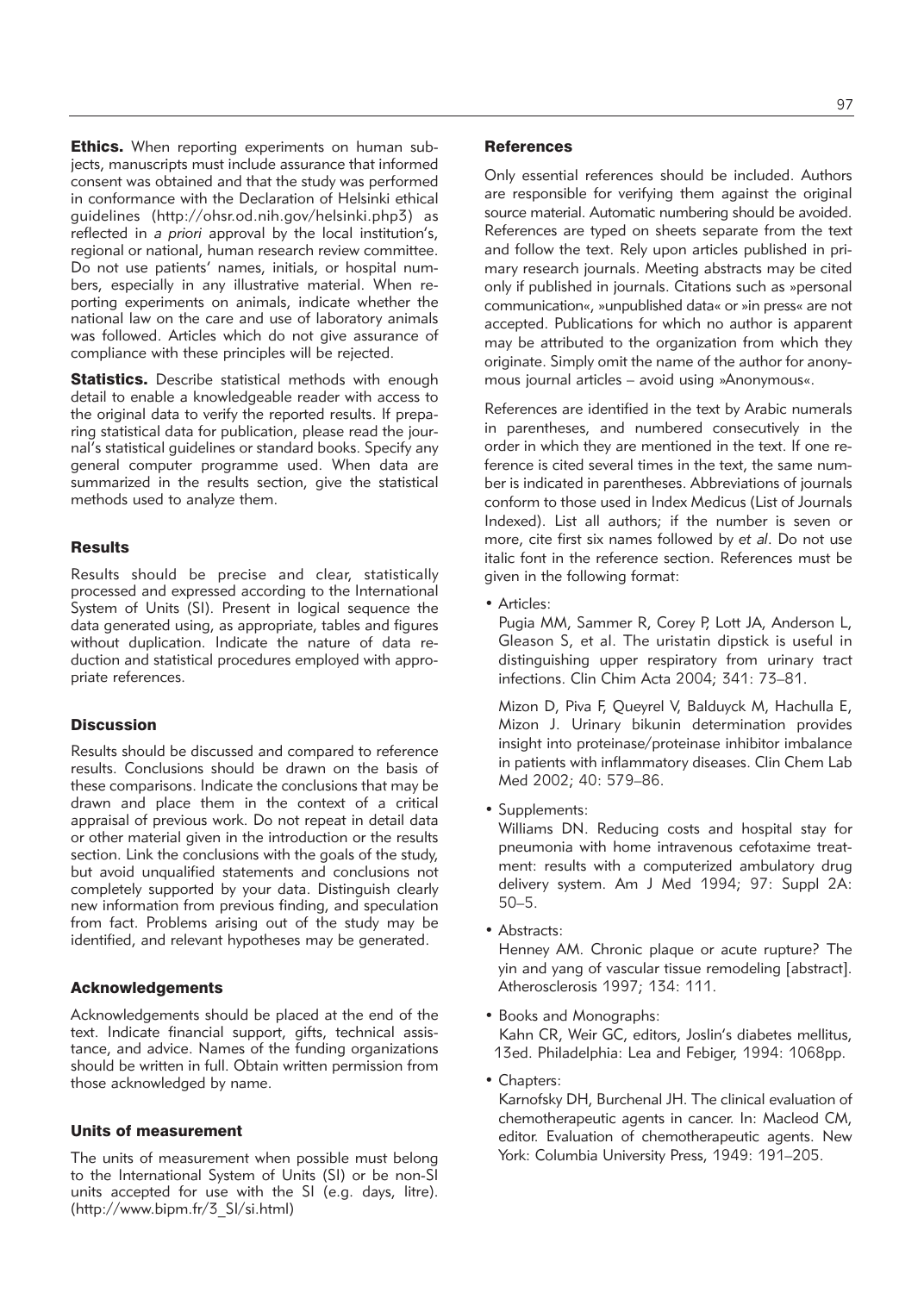# Tables

Submit tables on separate pages and number them consecutively using Roman numerals. Provide a short descriptive title, column headings, and (if necessary) footnotes to make each table self-explanatory. Refer to tables in the text as Table I, etc. Use Table I, etc. in the table legends. Please indicate in the manuscript the approximate position of each table.

# Figures

Illustrations will be reduced in size to fit, whenever possible, the width of a single column, i.e. 80 mm, or a double column, i.e. 168 mm. Ideally, single column figures should be submitted with a width of 100 mm, double column figures with a width of 210 mm. Lettering in all figures within the article should be uniform in style, preferably a sans serif typeface, and of sufficient size, so that it is readable at the final size of approximately 2 mm.

Uppercase letters A, B, C, etc. should be used to identify parts of multi-part figures. Cite all figures in the text in a numerical order. Indicate the approximate position of each figure. Refer to figures in the text as Figure 1, etc. Use Figure 1, etc. in the figure legends.

The first author's name, drawing number and top location are indicated on the back of the illustration.

The number of tables and figures should be rational.

Line drawing and photographs must be of high quality. Note that faint shading may be lost upon reproduction. All illustrations should be black and white and should be numbered in the order in which they are mentioned in the text. The figures must be saved as separate files and printouts appended to the manuscript. All photographic figures should be submitted in camera-ready form (i.e. with all extraneous areas removed) and saved as TIFF files at a resolution of 600 dpi. Line drawings should be professionally prepared and labelled (freehand files). Charts may be supplied as Excel spreadsheets (one chart per sheet). Where necessary, magnification should be shown using a scale marker. The figure legends (one per figure) should appear as a separate page at the end of the main text file. Any previously published illustrations should be accompanied by the written consent to replication of the copyright holder and an acknowledgement should be included in the legend. The full reference should also be included in the reference list.

# Figure legends

Provide figure legends on separate pages. Explain all symbols used in the figures. Remember to use the same abbreviations as in text.

# Nomenclature

Follow the rules of the IUPAC-IUB Commission on Biochemical Nomenclature, as in IUB *Biochemical Nomen -* *clature and Related Documents*, 3rd edition, obtainable from Biochemical Society Book Depot, P.O. Box 32, and Commerce Way, Colchester, CO2 8HP, U.K.

Enzyme names should be in accordance with the recommendations of the IUPAC-IUB Commission on Biochemical Nomenclature, 1978, as in *Enzyme Nomenclature*, published by Academic Press, New York, 1992. Genotypes should be given in italics, phenotypes should not be italicised. Nomenclature of bacterial genetics should follow Damerec et al. Genetics 1966; 54: 61–76.

# Abbreviations

Journal of Medical Biochemistry accepts standard *Journal* of Biological Chemistry abbreviations. Uncommon abbreviations should be defined, in parentheses, when they first appear in text. Abbreviations in the Title and in the Abstract should be avoided. All non-standard abbrevi ations should be listed alphabetically on the second page of the manuscript (see above), separated by semicolon. Start with the abbreviation, followed by a comma, and then give the explanation.

# **Offprints**

Page proofs will be sent electronically to the author for correspondence and must be returned promptly by e-mail, fax or post. The corresponding authors will receive a PDF file of their article. Corrections should be kept to a minimum. This should be completed and returned immediately. The corresponding author will also receive complimentary copy of the issue in which article appears.

# 6. Declaration of Interest

It is the policy of Journal of Medical Biochemistry to adhere in principle to the Conflict of Interest policy recommended by the International Committee of Medical Journal Editors (ICMJE, http://icmje.org/index.html#conflict). The authors must declare conflicts of interest (Conflict of Interest Statement). In specific, we request for the following: 1) all relevant potential conflicts of interest for each named author and/or a statement of no-conflicts if there are none relevant to the contents of the article for any author(s), 2) disclosure of how the article is funded, and in specific, the disclosure of any and all pharmaceutical company funding (partial of total) or a statement that there was no involvement of a pharmaceutical/other company (if this is the case) and 3) comprehensive explanation of the role of the sponsors in article preparation (if the article is sponsored in part or whole).

# 7. Copyright

It is a condition of publication that authors assign »License to Publish« document to Journal of Medical Biochemistry. Authors may, of course, use the article elsewhere after publication without prior permission from Journal of Medical Biochemistry, provided that acknowl